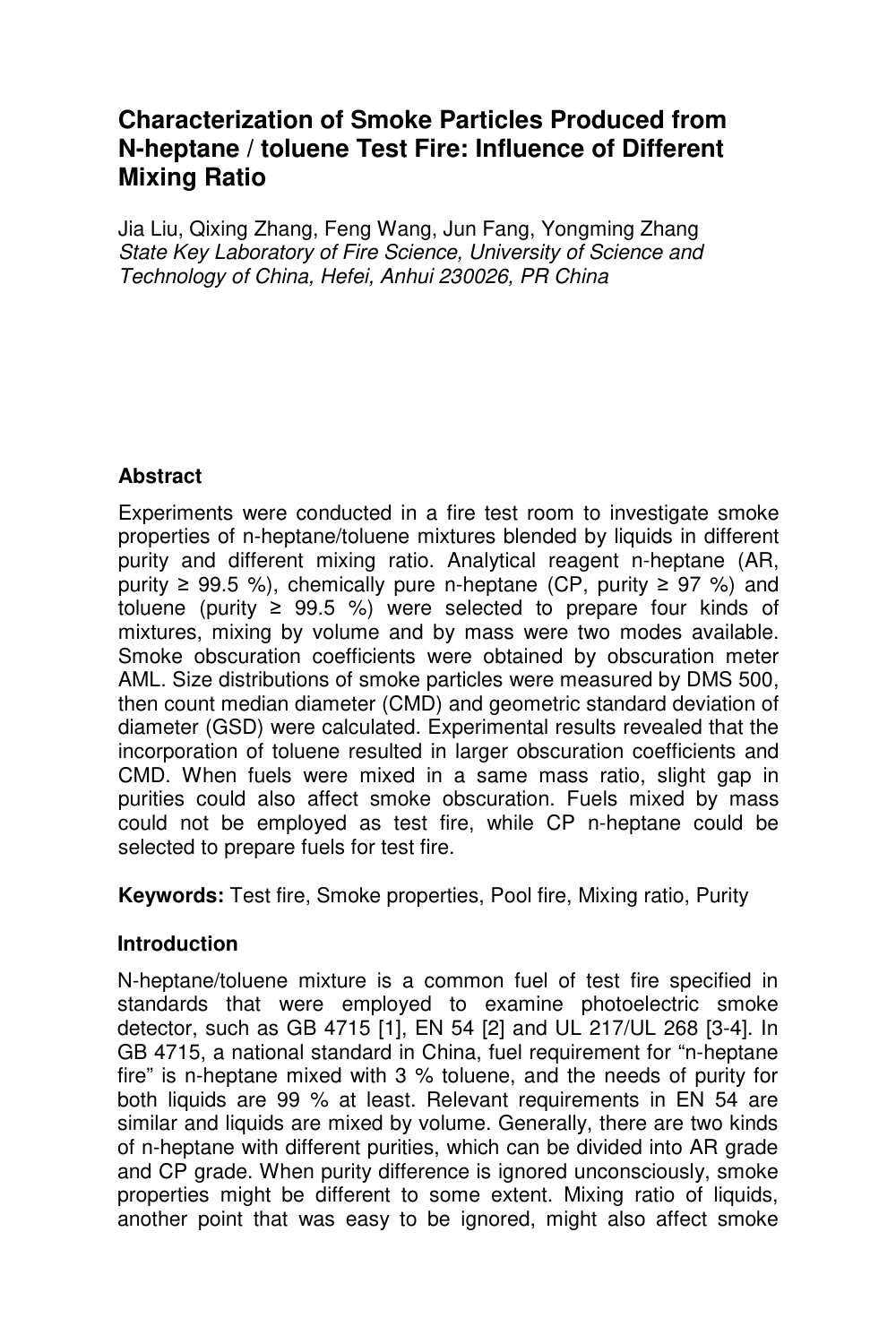properties. In other words, there might be some discrepancy between smoke emitted by fuels prepared using CP n-heptane or mixed by mass and the smoke specified in EN 54, and detectors identified by these fuels would bring some fire risk to buildings. Thus, it is important to quantify the effects of mixing ratio and purity on smoke properties.

In order to obtain a deep understanding of characteristics of smoke generated by test fire, researchers have carried out many studies [5-10]. However, few researches focused on the effect of mixing ratio and fuel purity on smoke properties. The objective of this paper is to investigate the influence of fuel purity and mixing ratio (mixed by mass or by volume) on characteristics of smoke produced from nheptane/toluene mixture.

## **Experimental**

As shown in Fig. 1, all experiments were conducted in a fire test room as specified in EN 54. Fuel container is also made in accordance with EN 54. DMS 500 Fast Particulate Spectrometer was used to measure size distribution of smoke particles ranging from 4.8-1000 nm.



Fig. 1. A schematic of experimental set up.

CP n-heptane, AR n-heptane and toluene were selected to prepare fuels. Total mass of fuels were  $650 \pm 0.6$  g. Mixtures for Test 1 were prepared in accordance with EN 54. In Test 2, only AR n-heptane was ignited. As for Test 3 and Test 4, fuels were mixed by mass, mass fraction of n-heptane is 97 % and toluene is 3 %. Mass of each component were shown in Table 1. At least three replicate runs were conducted for each condition to ensure the reproducibility of the results. Result deviations between different runs of a same condition are reflected in later graphs by error bars. Ambient temperatures in all the experiment were ranging from 23.4 °C to 25.6 °C, and relative humidity were 75 % - 90 %.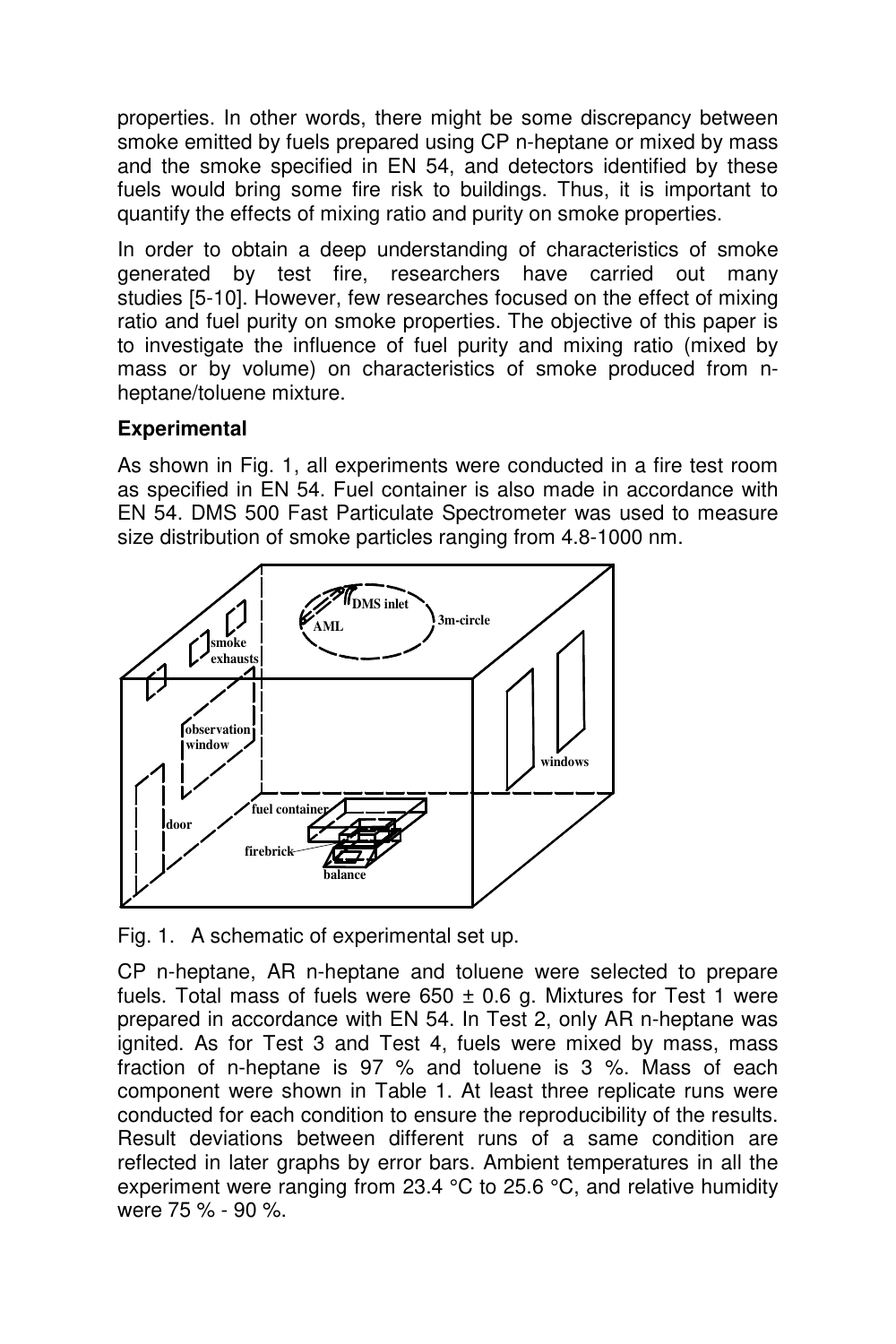| Experiments | CP n-heptane [g] | AR n-heptane [g]         | Toluene [g] |
|-------------|------------------|--------------------------|-------------|
| Test 1      | -                | 625.5                    | 24.5        |
| Test 2      | -                | 650                      |             |
| Test 3      | 630              | $\overline{\phantom{0}}$ | 20          |
| Test 4      | -                | 630                      | 20          |

Table 1. Fuels in different experimental conditions.

### **Results and Discussion**

#### **Obscuration coefficients**

Time series of obscuration coefficients are shown in Fig. 2, starting from 60 s before ignition. About 10 s after ignition, compared with background values from -60 s to 0 s, obscuration value grew obviously. There was response delay because smoke transmission took a little time, and obscuration coefficients reached the largest values short time after flame went out. From 350 s to the end, settlement of large smoke particles causing smoke concentration around AML decreased, that is the mean reason why extinction values declined.

Test 1 has the biggest peak value, followed by Test 4 and Test 3, smoke emitted by AR n-heptane alone in Test 2 has the smallest extinction ability. Comparison of obscuration profiles for Test 1 and Test 4 shows that there is a remarkable difference between the concentrations of smoke emitted by mixtures in different mixing mode, either from the point of view of peak value or its growth rate. In addition, as for fuels mixed in a same mass ratio while using n-heptane with different purities, such as Test 3 and Test 4, there is also an evident distinction in obscuration peak, indicating that even small gaps in purity could affect concentrations of fire smoke.



Fig. 2. Time series of smoke obscuration coefficients.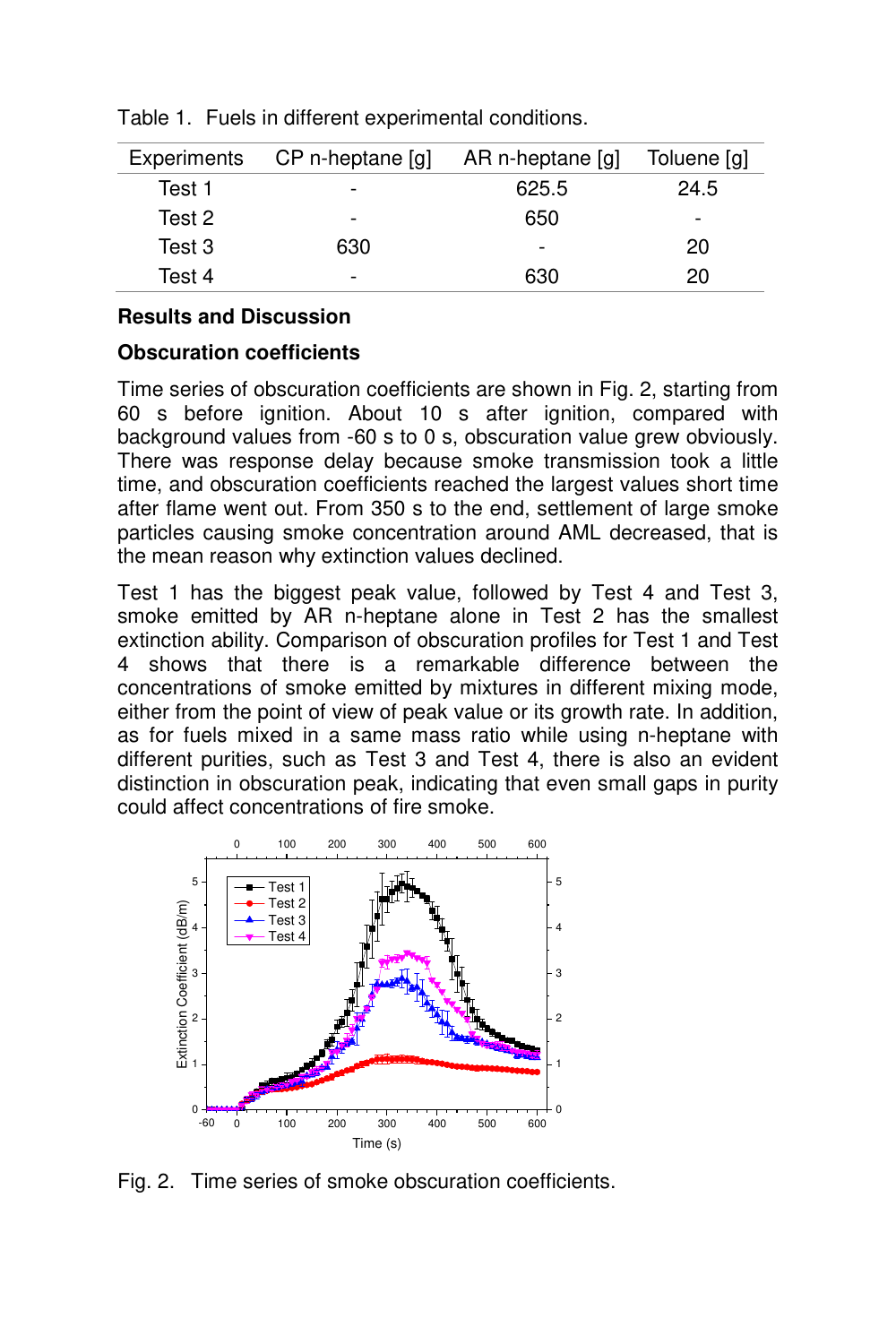As mentioned, CP n-heptane and fuels mixed by mass might by selected unconsciously to test detectors. To assess these potential fire risks, extinction profiles for Test 1, Test 3 and Test 4 are illustrated in Fig. 3, as well as lower and upper limits used to check out the effectiveness of test fire. Extinction profiles shown in Fig. 3 are from 0 s to 240 s, in accordance with detectors test duration specified in EN 54. Test 3 couldn't be used as test fire because obscuration values are less than lower limit some time. Extinction profile for Test 4 is higher than Test 3, but this curve is so close to lower limit that is in critical state. Strictly, Test 4 also couldn't be employed as test fire. In short, fuels mixed by mass couldn't be selected as test fire. Finally, based on the high degree of similarity of obscuration profiles from 0 s to 240 s for Test 3 and Test 4, it can be inferred that CP n-heptane/toluene mixed by volume could be selected as test fire, because small gap in purity would not affect extinction ability too much during detector test process (0 – 240 s).





## **Size distribution**

In Fig. 4, starting from ignition, evolutions of smoke particle size distributions at the position of 3m-circle for one run of Test 1 were shown in different time step. Size distributions of smoke emitted in Test 1, which was strictly complied with EN 54, followed lognormal distribution. Profiles were relatively compact, most particles located in the region from 60 nm to 400 nm. As fire increased, large amounts of particles were released, total number of particles increased significantly.

After flame was extinguished, there were no more fresh small particles, and collisions between particles caused agglomeration phenomenon, the combination of these two effects caused diameters of smoke particles in the vicinity of sampling point increased slowly. Generation of large particles through agglomeration also caused concentration decline. It worth noting that some particles were too large and settled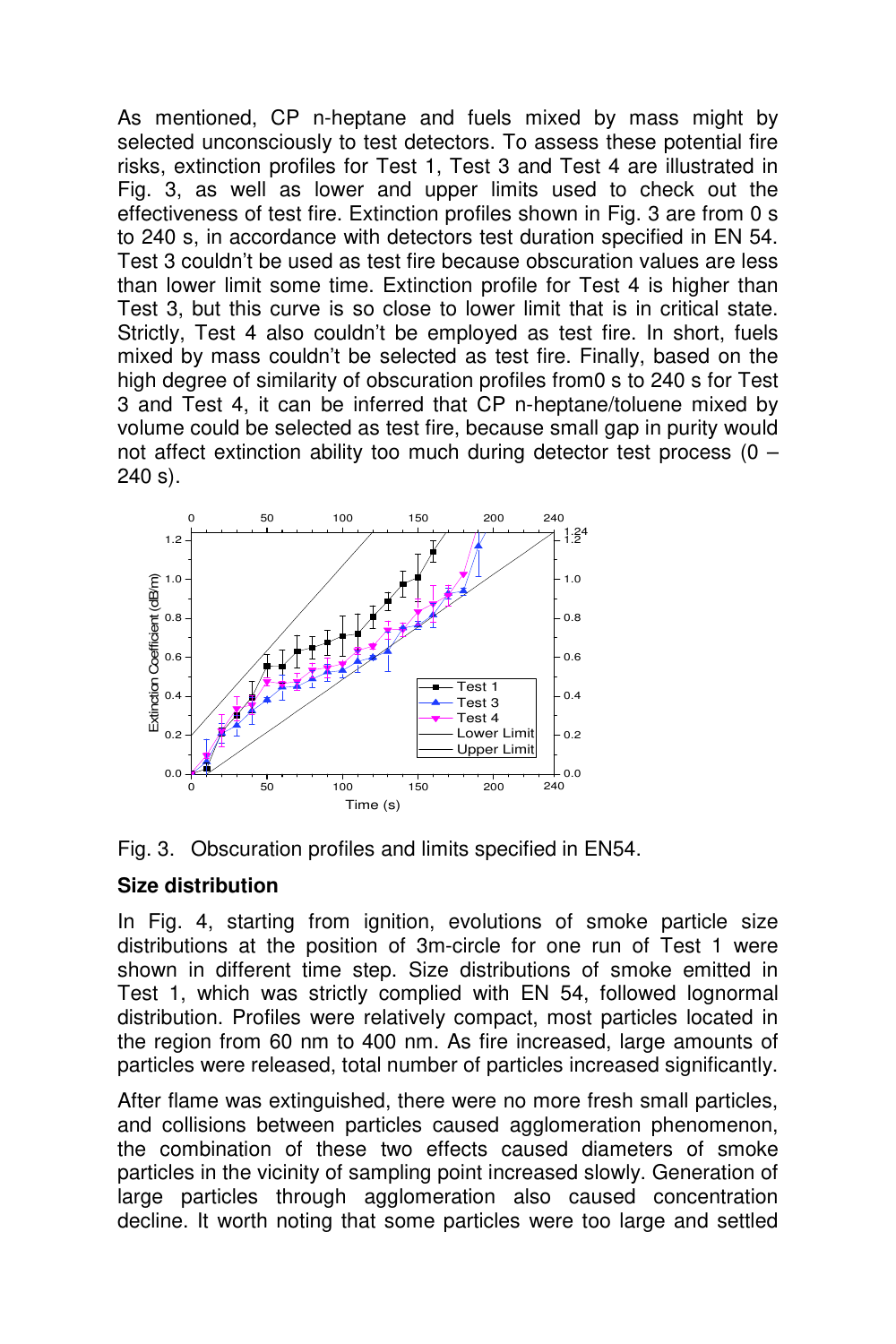down slowly, as mentioned in previous section, this might also be the reason why concentrations declined at the later stage of test.



(a) Combustion process

![](_page_4_Figure_3.jpeg)

(b) After the end of combustion

Fig. 4. Evolutions of smoke particles size distributions.

CMD and GSD are two parameters used to characterize smoke particles: the former represents mean diameter of particles, while GSD describes the spread of values in distribution. Fig. 5 shows time series of CMD for all four fuels. Values of CMD at time t are average from t-50 to t. From 850 s to 900 s after ignition, values of CMD were: 245-258 nm for Test 1, 232-237 nm for Test 2, 239-254 nm for Test 3, and 242-254 nm for Test 4.

From these differences between mixtures and single n-heptane, it could be inferred that smoke emitted from toluene burning had great influence on smoke produced by blended fuels. At the final stage of experiments, CMD for Test 1 was larger than CMD for Test 4, indicating that fuels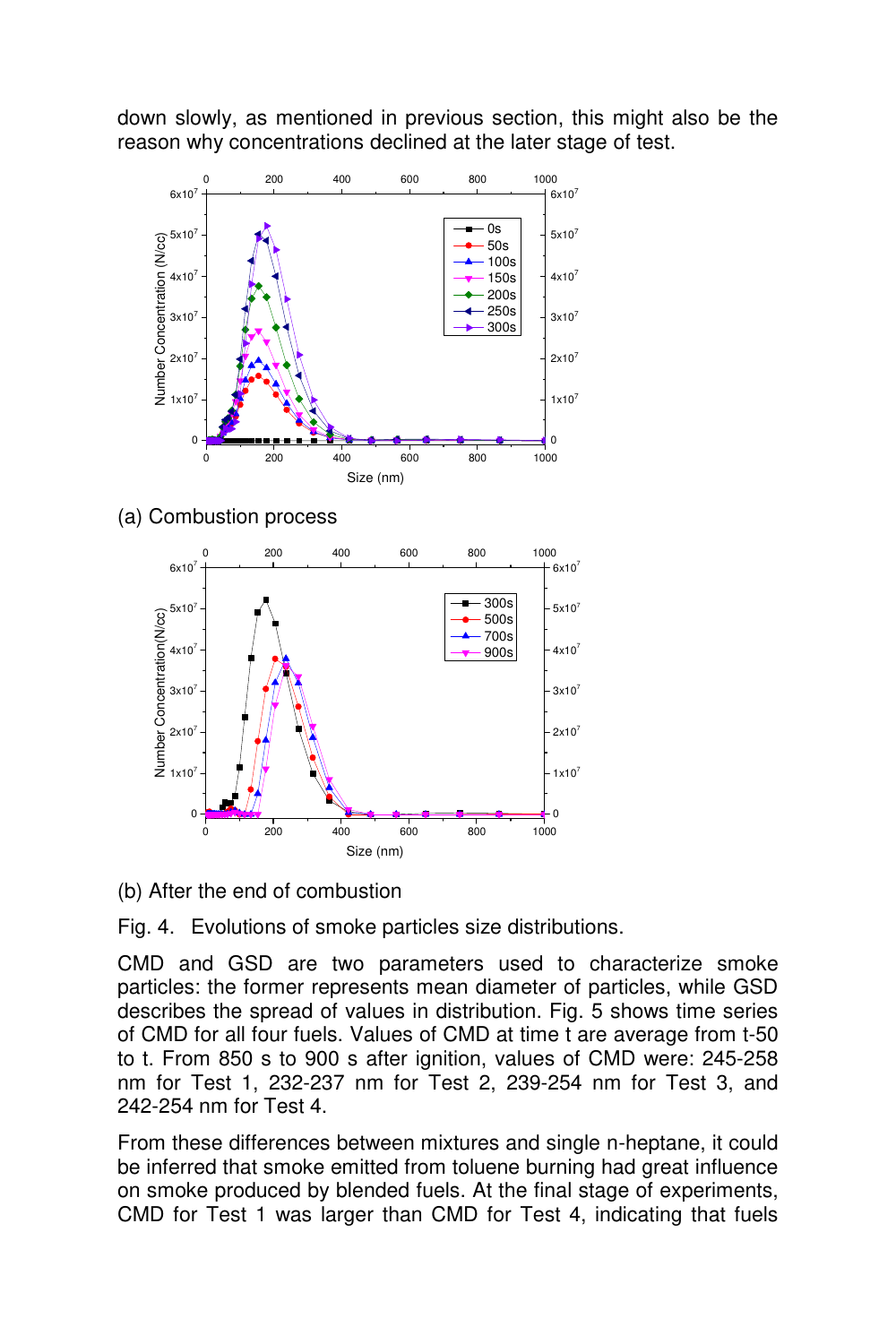mixed by volume produced bigger particles than fuels mixed by mass, and this could be attributed to mass discrepancy of toluene. As for mixtures prepared in a same mass ratio, such as Test 3 and Test 4, this difference could be ignored, indicating that purity gap has little impact on the value of CMD.

![](_page_5_Figure_1.jpeg)

Fig. 5. Time series of CMD values for all four fuels.

From profiles of GSD for all four fuels shown in Fig. 5, it was obvious that GSD decreased gradually over time, indicating that smoke particles became more mono-dispersed [11]. Because there were no more fresh small particles after the combustion was finished. In addition, small particles agglomerated to larger particles through collision, also causing size distributions of smoke particles became much more compact.

![](_page_5_Figure_4.jpeg)

Fig. 6. Time series of GSD values for all four fuels.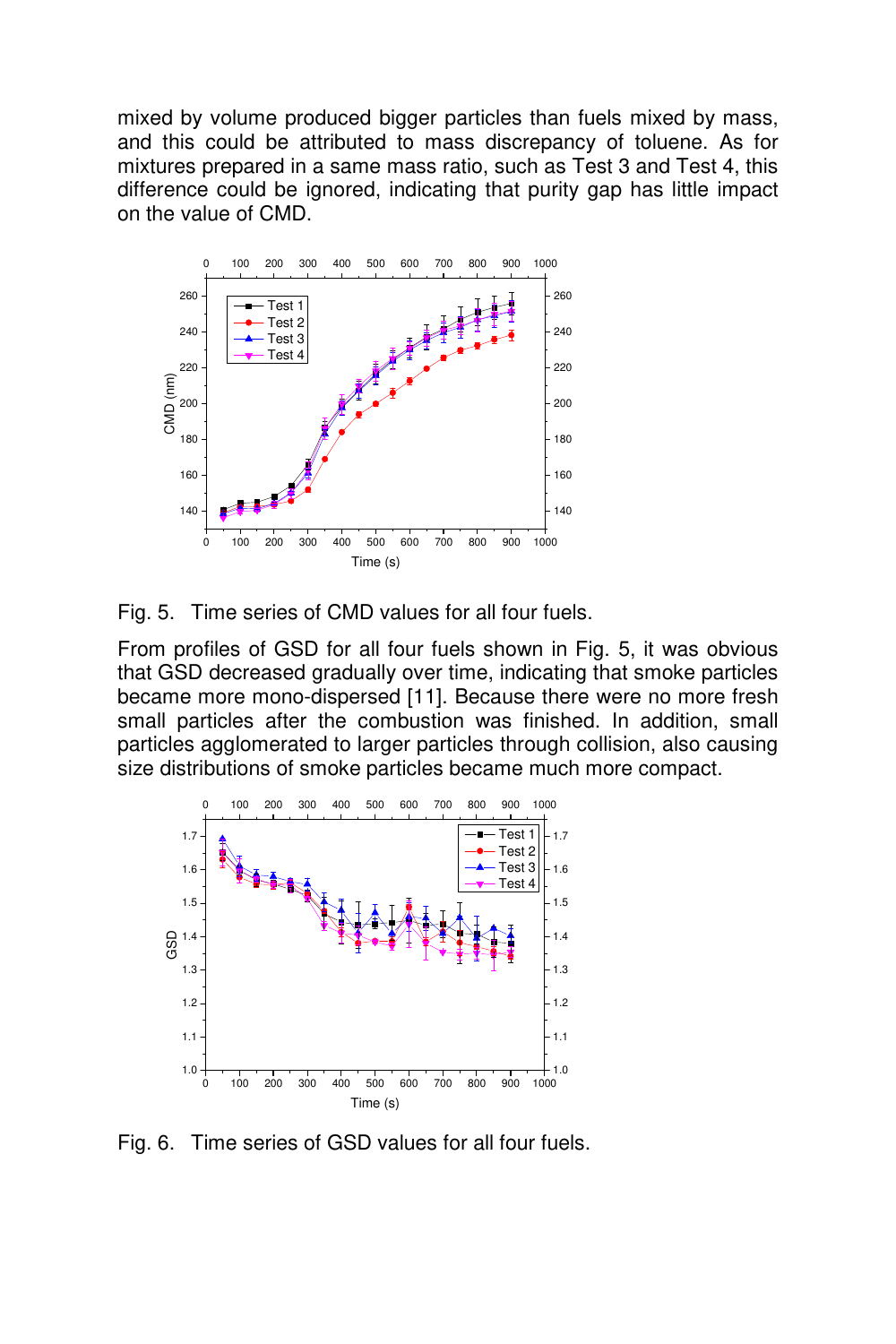# **Conclusions**

Major conclusions are as follows:

- (1) During the combustion in Test 1, which is strictly complied with EN 54, soot particles were released continuously, total number of particles increased dramatically. After flame was extinguished, there were no more small fresh soot, and collisions between particles caused agglomeration phenomenon. Diameters increased slowly and smoke concentration declined. The decrease of GSD indicating that soot particles were mono-dispersed more and more.
- (2) When mixing mode changed from volume ratio to mass ratio, obscuration coefficient and CMD were smaller. The incorporation of toluene had significant influence on smoke properties, and essential reason for the differences caused by mixing mode is because toluene mass in mixtures were different. As for fuels mixed by a same mass ratio, slight gap in purities could also affect smoke obscuration coefficient but purity gap affects size distributions and parameters little.
- (3) Obscuration profiles for Test 3 and Test 4 indicated that, strictly, fuels mixed by mass could not be employed as test fire. In addition, purity gap affect smoke extinction very little during detector test process (0-240 s), it could be inferred that CP nheptane could be selected to prepare fuels for test fire.

## **Acknowledgement**

This work was supported by the National Natural Science Foundation of China under Grant No. 41675024, the National Key Research and Development Plan under Grant No. 2016YFC0800100, and the Fundamental Research Funds for the Central Universities under Grant No. WK2320000032. The authors gratefully acknowledge all of these supports.

#### **References**

- [1] GB 4715: Smoke detectors-Point detectors using scattered light, transmitted light or ionization. Standardization Administration of the People's Republic of China, 2005.
- [2] EN 54-7: Fire detection and fire alarm system-Part 7: smoke detectors: point detectors using scattered light, transmitted light or ionization. European Committee for Standardization, 2001.
- [3] UL 217: Single and Multiple Station Smoke Alarms. Underwriters Laboratories Inc. 2007.
- [4] Fabian T Z, Gandhi P D. Smoke characterization project: Technical report. Northbrook, IL, Underwriters Laboratories, 2007.